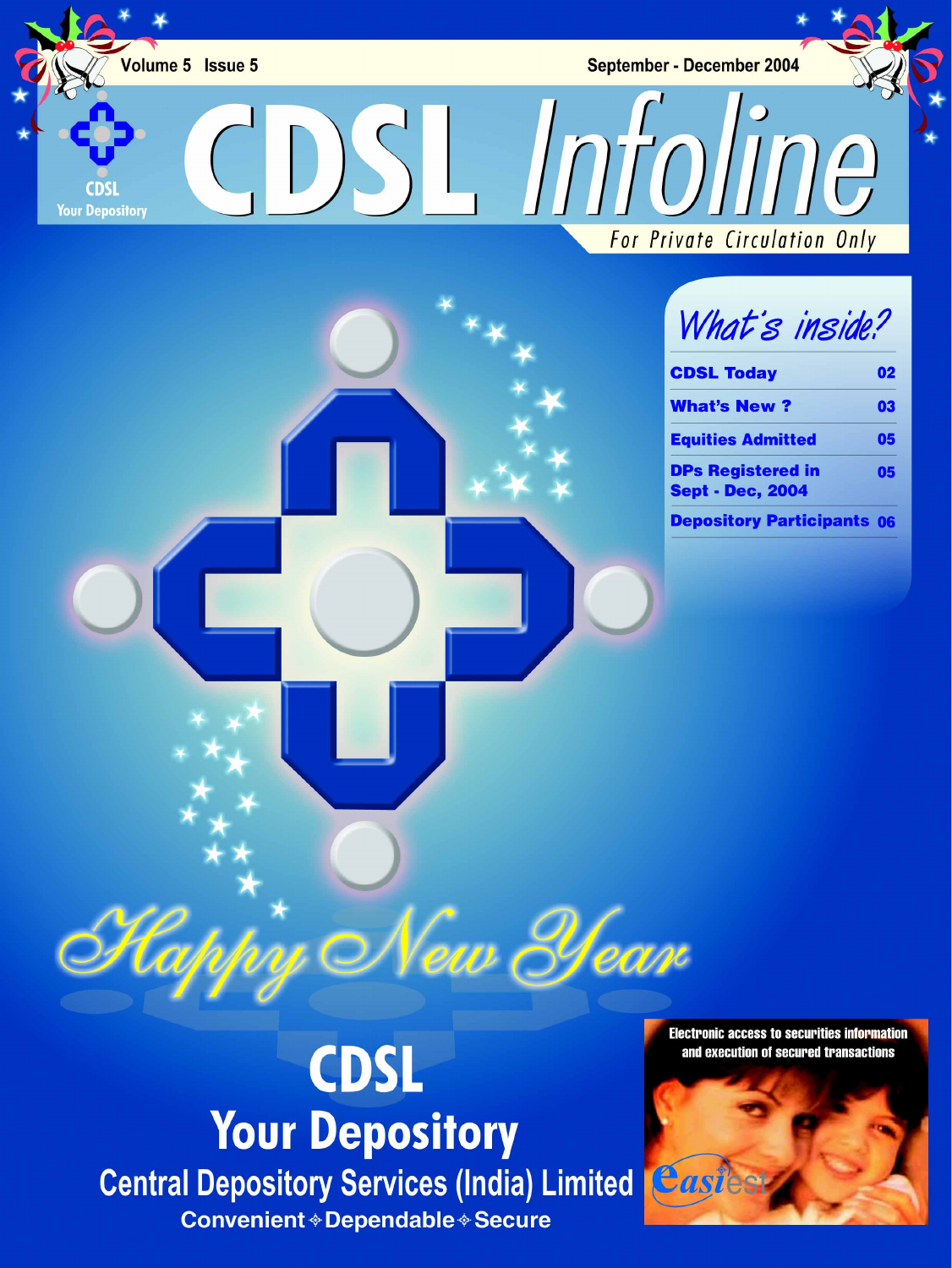# CDSL today : (as of 31.12.2004)

| <b>Security type</b>            | <b>Dec</b><br>2004 | <b>Dec</b><br>2003 | <b>Dec</b><br>2002 |
|---------------------------------|--------------------|--------------------|--------------------|
| Equity                          | 4977               | 4765               | 4536               |
| Debt                            | 3984               | 3301               | 2308               |
| <b>Commercial Paper</b>         | 88                 | 78                 | 111                |
| Government<br><b>Securities</b> | 86                 | 104                |                    |
| Commodities                     | 207                |                    |                    |

# Depository Participants

As on December 31, 2004 CDSL has 258 DPs, offering live depository services in 120 cities across 511 locations in the country.

# Securities Admitted

As on December 31, 2004, the equity of 4977 companies has been admitted into CDSL. Further, CDSL has also admitted 3984 debt instruments, like debentures and bonds, for dematerialisation.

|                                | <b>Dec</b><br>2004 | Dec.<br>2003 | <b>Dec</b><br>2002 |
|--------------------------------|--------------------|--------------|--------------------|
| <b>Depository Participants</b> | 258                | 209          | 184                |
| <b>Branch-DPs</b>              | 270                | 256          | 231                |
| Cities                         | 120                | 114          | 106                |
| Locations                      | 511                | 450          | 401                |

| <b>Securities in CDSL</b> | <b>Dec</b><br>2004 | <b>Dec</b><br>2003 | <b>Dec</b><br>2002 |
|---------------------------|--------------------|--------------------|--------------------|
| Quantity (Crore)          | 1601               | 1211               | 728                |
| Value (Rs. in Crore)      | 119733             | 96288              | 33922              |

# **Dematerialisation**

Over the last one year, the demat volume and value have increased by 32% and 24% respectively.

2004 2003 2002

Settlement Dec Dec Dec

# **Settlement**

Over the last one year, the settlement volume and value have increased by 45% and 5% respectively.

|           | Dec: | Dec:          | <b>Dec</b> |
|-----------|------|---------------|------------|
|           | 2004 | 2003          | 2002       |
| Investors |      | 862572 478490 | 220834     |

# **Investors**

Over the last one year, the number of demat accounts opened by investors in CDSL has increased by 80%

Quantity (Crore) | 199.64 | 137.98 | 40.76

Value (Rs. in Crore) | 11331.80 10804.81 3778.13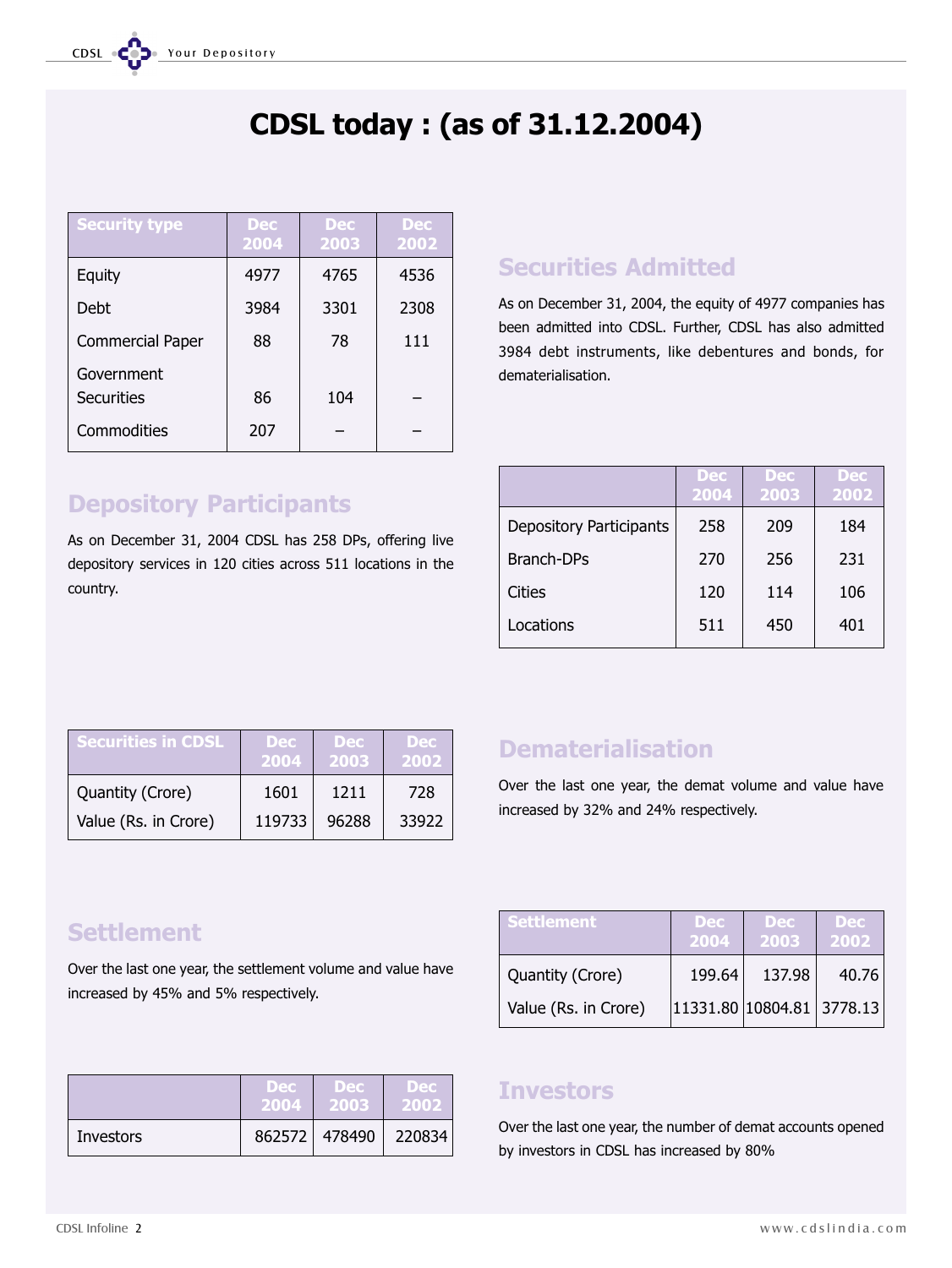# **What's New?**

#### Introduction of "Account Freezing" Facility for CDSL demat accounts

CDSL has introduced an "Account Freezing" facility for demat account holders, which allows a demat account holder to freeze the securities held in a demat account. i.e. debit/credit transactions cannot be executed in the account.

Some of the salient features of account freezing facility are as follows:

- A demat account holder can utilize the freezing facility as a safekeeping measure, as it temporarily "immobilizes" the demat account.
- The freezing facility gives an option to the account holder to either freeze all the ISINs held in a demat account or to freeze only specific ISINs or to freeze specified number of securities in an ISIN.
- A demat account holder can use the freezing facility for blocking:
	- ❏ Only debits i.e. Only credit of securities is allowed.
	- ❏ Only credits i.e. Only debit of securities is allowed.
	- ❏ Both debits as well as credits in the account.
- The duration of the freeze can also be specified by a investor as:
	- ❏ Temporary i.e. for a specified period by specifying "Expiry" date.
	- ❏ Permanent i.e. freeze expiry date is not specified.
	- ❏ Activated immediately or at a future date, by specifying the activation Date.

#### CDSL enters into a tie-up with MCX

CDSL has tied up with "Multi Commodity Exchange of India Ltd" (MCX), for providing the facility of maintaining warehouse receipts in dematerialized form. MCX is a state-of-the-art digital exchange and facilitates online trading, clearing and settlement operations for commodities futures trading. The key shareholders of MCX are Financial Technologies (India) Ltd, State Bank of India, Union Bank of India, Bank of India, Corporation Bank & Canara Bank. CDSL and MCX are in the process of putting the operational procedures in place after which investors would be able to maintain warehouse receipts in dematerialized form with CDSL, for trades on MCX.

In order to enable BOs to identify that a particular debit/ credit in their demat accounts is due to a corporate action, CDSL has introduced a new facility wherein the transaction description characters 'CA' will be prefixed to the actual description mentioned by the RTA. e.g. Incase of corporate action type 'others', the transaction description will appear as  $-\text{C}$ A-ESOP',  $\text{C}$ A-Buy back', 'CA-Pending Cases', etc. This facility will thus make it easier for a BO to identify any credit in his account, due to a corporate action..

#### Facility of Mentioning Address of Correspondence in CDSL

An investor opening a demat account with CDSL has an option to give his address for correspondence apart from the mandatory requirement of mentioning his permanent address. An investor who wishes to receive all his correspondence at the address of some other entity (such as Power of Attorney for NRIs, Financiers for IPO / Margin financing, etc.) should submit the documents providing the proof of address of such other entities. This facility of CDSL has been widely appreciated by investors who have to relocate due to frequent transfers at their place of employment.

#### DPs empanelled with NCDEX

In our CDSL infoline issue of June-Sept 2004, it was informed that CDSL has tied up with 'National Commodity and Derivatives Exchange' (NCDEX) for providing the facility of maintaining warehouse receipts in dematerialised form. We had also given a list of 8 DPs empanelled by NCDEX for opening demat accounts for holding warehouse receipts. NCDEX has now empanelled 12 more CDSL DPs. The updated list of such DPs is as under:

| Sr.<br>No. | <b>Name of the DPs empanelled</b><br>by NCDEX |
|------------|-----------------------------------------------|
|            | (In Alphabetical order)                       |
| 1.         | Anand Rathi Securities Pvt. Ltd.              |
| 2.         | Alankit Assignments Ltd.                      |
| 3.         | Asit C Mehta Investment Intermediates Ltd.    |
| 4.         | Bank of India                                 |
| 5.         | Globe Capital Market Ltd.                     |
| 6.         | HDFC Bank Ltd.                                |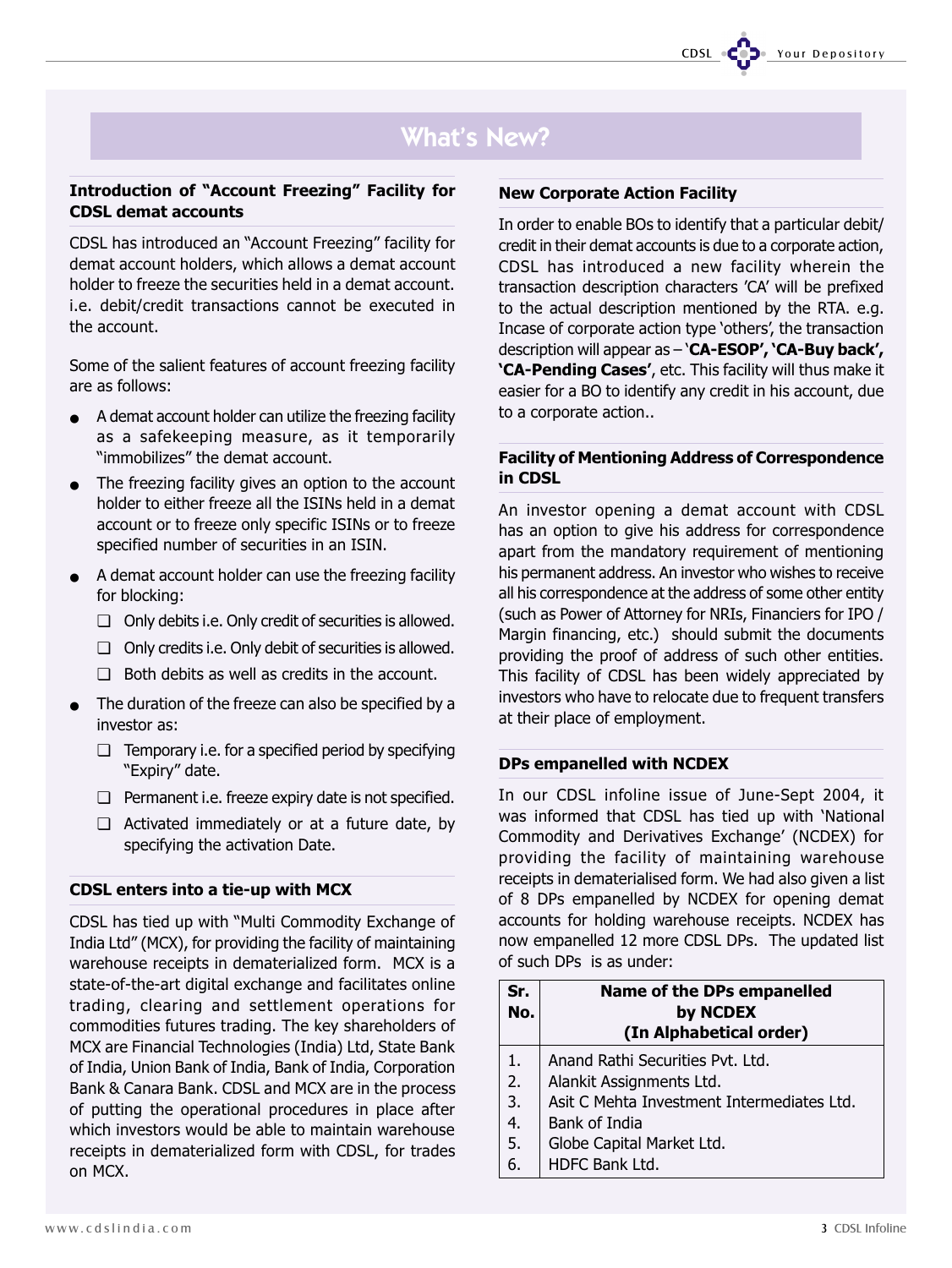

- 7. ICICI Bank Ltd.
- 8. India Bulls Securities Ltd.
- 9. | Infrastructure Leasing & Financial Services Ltd. (IL&FS)
- 10. Jyoti Jain Investment & Finance Company Pvt. Ltd.
- 11. K. Damani Securities Pvt. Ltd.
- 12. Karvy Consultants Ltd.
- 13. Kotak Securities Ltd.
- 14. | Marwadi Shares and Finance Pvt. Ltd.
- 15. Nirmal Bang Securities Pvt. Ltd.
- 16. Oriental Bank of Commerce
- 17. R. B. K. Share Broking Ltd.
- 18. SAM Global Securities Ltd.
- 19. Stock Holding Corporation of India Ltd.
- 20. UTI Bank Ltd.

A BO or CM is required to open a separate demat accounts for holding warehouse receipts, as the legal status of warehouse receipts is different from that of securities. However, these accounts can be used for holding only electronic warehouse receipts. The procedure for opening of such accounts is similar to the procedure as is being followed for opening of accounts for holding securities. An investor will also have to execute a separate agreement with the DP.

#### Single Market Type for Pay-in of Securities on BSE

BSE vide its notice. no. 20041116-7 dated November 16, 2004, has intimated the need for 'Single Market Type for Pay-in of Securities'. BOs and CMs should therefore note that:

- 1. Effective from November 19, 2004, there will be no separate market type viz., 'Trade to Trade'. The delivery instructions pertaining to the same would be considered under Normal Pay-in for On-market as well as **Inter-depository** obligations. Thus BOs who have sold the securities in "Trade to Trade" (T2T) settlement would be required to mention market type as Normal Rolling.
- 2. In case of inter-depository transfer to CM Pool A/c. with the other depository, the market type would be "Rolling Market (RM)" instead  $of "T2T".$

#### Mandatory Admission Of Debt Instruments On Both The Depositories

The Securities and Exchange Board of India (SEBI), vide its circular D&CC/FITTC/CIR-13/2002 dated November

1, 2002 had made it mandatory for all issuers to admit their debt instruments on both the depositories. In order to ensure compliance of the same, SEBI has once again advised issuer companies to admit their debt instruments with both the Depositories, vide its circular No. D&CC/ FITTC/CIR-13/2002 dated October 27, 2004. In view of the same, issuers are advised to admit their existing as well as new debt instruments with both the depositories, so as to ensure compliance of the SEBI directive.

#### Opening of CDSL Branch Offices

During the past year, both, the number of DPs registered with CDSL as well as the number of demat accounts opened with CDSL have increased manifold. CDSL has, therefore, opened branch offices at New Delhi, Ahmedabad and Kolkata. The addresses of these offices are:

#### 1) (Northern Region Office) Mr. Gurpreet Sareen / Mr. Prateek Mohan 514, New Delhi House, 5th Floor, 27, Barakhamba Road, New Delhi-110 001 Phone: 011-309 70188.

- 2) (Eastern Region Office) Mr. Prashanth Amin / Mr. Moloy Biswas BSE Investor Service Centre, 1st Floor, Kishor Bhavan, 17, R.N. Mukherjee Road, Kolkatta-700 001. Phone: 033-221 30530
- 3) (Gujarat)

Mr. Utpal Shah BSE Investor Service Centre, 804, Corporate House, Opposite Torrent House, Income Tax, Ahmedabad-380 009. Phone: 079-55610755 / 30936232

#### Regional Representatives :

1) **Jaipur** (Office to be opened shortly)

Mr. Rakesh Jadhav Phone: 0141-344 7826, 259 2245

2) Ludhiana

Mr. Indrajeet Singh Mob.: 98726 03304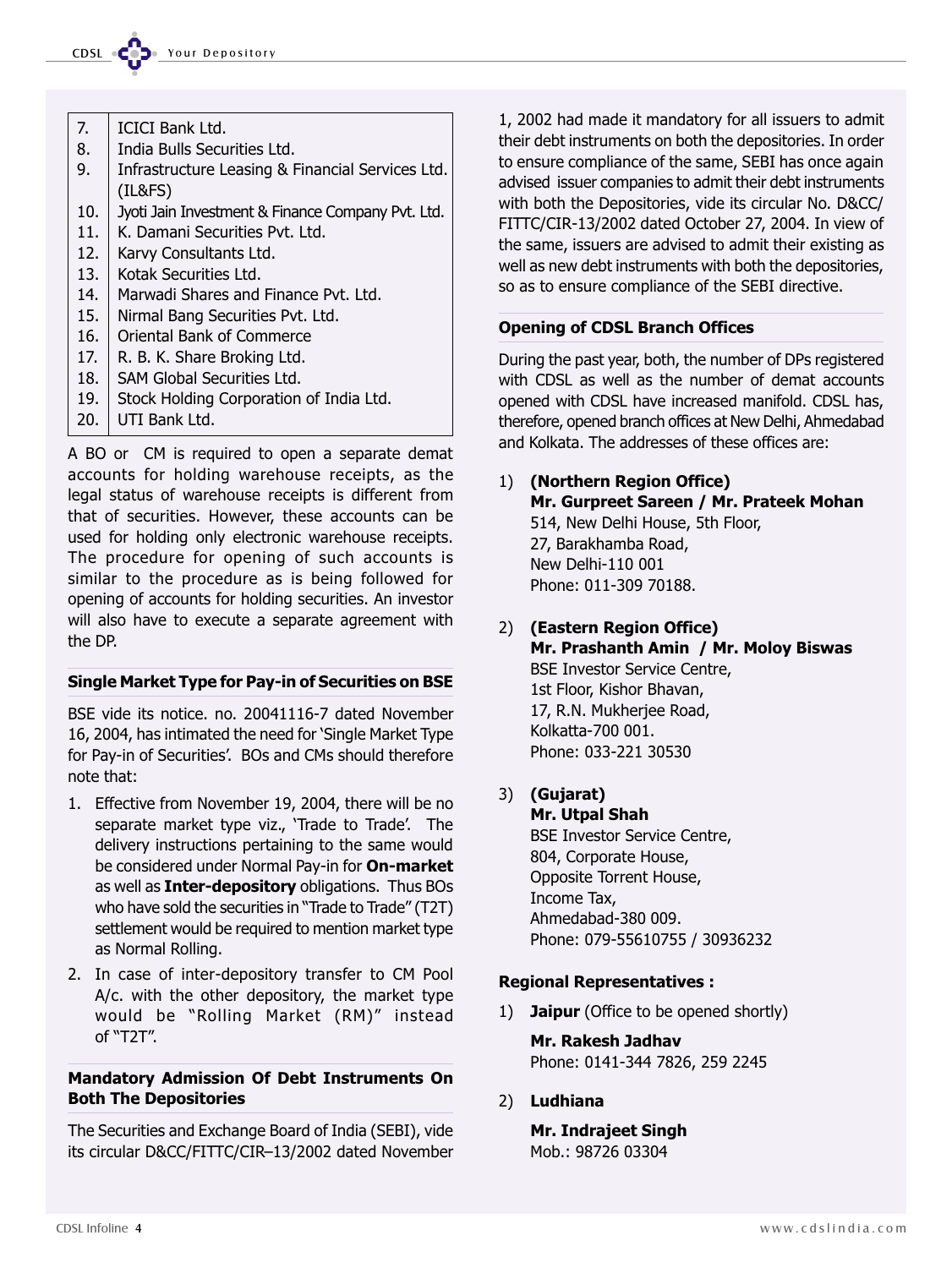CDSL **COD** Your Depository

#### Equities admitted with CDSL during Sept - Dec 2004

| Sr.<br><b>No</b> | <b>ISIN No.</b>              | <b>Issuer Name</b>                                                        | Sr.<br><b>No</b> | <b>ISIN No.</b> | <b>Issuer Name</b>                                                              |
|------------------|------------------------------|---------------------------------------------------------------------------|------------------|-----------------|---------------------------------------------------------------------------------|
| $\mathbf{1}$     | INE701G01012                 | A.K.Capital Services Ltd.                                                 | 22               | INE365G01016    | Navketan Merchants Ltd. (Fromerly                                               |
| 2                | INE644G01014                 | Amzel Automotive Ltd.                                                     |                  |                 | Navketan Merchants Pvt. Ltd.)                                                   |
| 3                | INE276G01015                 | Asian Oilfield Services Ltd.                                              | 23               | INE689G01019    | Orissa Power Consortium Ltd.                                                    |
| $\overline{4}$   | INE698G01010                 | ATR Infrastructure Pvt Ltd                                                | 24               | INE685G01017    | Patels Airflow Ltd.                                                             |
| 5                | INE704G01016                 | Bajaj Steel Industries Ltd.                                               | 25               | INE062E01014    | Pioneer Agro Extracts Ltd.                                                      |
| 6                | INE673G01013                 | Bharti Shipyard Ltd. (Formerly Bharti<br>Shipyard Pvt. Ltd.)              | 26               | INE018F01013    | Rose Zinc Ltd.                                                                  |
| 7                | INE606G01013                 | Biochemical & Synthetic Products Ltd.                                     | 27               | INE658G01014    | S.A.L.Steel Ltd.                                                                |
| 8                | INE697G01012                 | Chamundi Textiles (Silk Mills) Ltd.                                       |                  |                 | (Formerly S.A.L.Steel Pvt. Ltd.)                                                |
|                  |                              | (Formerly Chamundi Textiles Ltd.)                                         | 28               | INE677G01014    | S.R.P.Tools Ltd.                                                                |
| 9                | INE676G01016                 | Chitradurga Spintex (I) Ltd.                                              | 29               | INE667G01015    | Saksoft Ltd. (Formerly Sak                                                      |
| 10               | INE137G01019                 | Deccan Chronicle Holdings Ltd.                                            |                  |                 | Infotech Ltd.)                                                                  |
| 11<br>12         | INE989F01015<br>INE725G01011 | Guardian Leasing Ltd.<br>ICRA Ltd. (Formerly Investment                   | 30               | INE675G01018    | Sarang Viniyog Ltd.                                                             |
|                  |                              | Information and Credit Rating Agency<br>of India Ltd.)                    | 31               | INE692G01013    | Scandent Solutions Corporation Ltd.<br>(Formerly Scandent Network<br>Pvt. Ltd.) |
| 13               | INE691G01015                 | Impex Ferro Tech Ltd.                                                     | 32               | INE431G01016    | Shivalik Agro Poly Products Ltd.                                                |
| 14               | INE451G01014                 | Interkiln Ceramics Ltd.                                                   | 33               | INE651G01019    | Supreme Yarns Ltd. (Formerly                                                    |
| 15<br>16         | INE791E01018<br>INE683G01012 | Kanishk Steel Industries Ltd.<br>Khambatta Securities Ltd.                |                  |                 | Supreme Woollen Mills Ltd.)                                                     |
| 17               | INE703G01018                 | Likhami Leasing Ltd.                                                      | 34               | INE724G01014    | Swaraj Automotives Ltd. (Formerly                                               |
| 18               | INE645G01011                 | Mars Restaurants Ltd. (Formerly                                           |                  |                 | Punjab Scooters Ltd.)                                                           |
|                  |                              | Mars Restaurants Pvt. Ltd.)                                               | 35               | INE923F01014    | Talent Infoway Ltd. (Formerly                                                   |
| 19               | INE450G01016                 | Maxwell Industries Ltd. (Formerly<br>Maxwell Apparels Industries Pvt Ltd) |                  |                 | Lanzorate Finance (I) Ltd.)<br>(Formerly Ravit Vinimay Ltd.)                    |
|                  |                              | (Formerly Maxwell Apparel                                                 | 36               | INE995F01012    | The Bond Company Ltd.                                                           |
|                  |                              | Industries Pvt Ltd) (Formerly                                             | 37               | INE796F01014    | The Emerald Company Ltd.                                                        |
|                  |                              | Maxwell Apparel Industries Ltd)                                           |                  |                 | Vishal Malleables Ltd.                                                          |
|                  |                              | (Formerly Maxwell Industries Ltd)                                         | 38               | INE661G01018    |                                                                                 |
| 20               | INE607G01011                 | Mc Sure Capital Market Ltd.                                               | 39               | INE408F01016    | Wheel and Axle Textiles Ltd.                                                    |
| 21               | INE650G01011                 | Menon Pistons Ltd.                                                        |                  |                 | (Formerly Wheel and Axle<br>Trading and Finance Ltd.)                           |
|                  |                              | (Formerly Menon Pistons Pvt. Ltd.                                         |                  |                 |                                                                                 |

#### Depository Participants / Branches registered with CDSL during Sept-Dec 2004.

Ajmera Associates Pvt Ltd. 501, Chinubhai Centre, Ashram Road Ahmedabad-380009 Tel : 079-26578351

Apex Stock Brokers Pvt. Ltd. C/O, Jay Jalaram Pvt. Ltd., Near Bazar Tal-Petlad, Dist-Anand, Dharmaj-388430 Tel : 02697-244746

Balaji Equities Ltd. Plot No.125, Durga Nagar Colony, Ameer Pet Hyderabad-500016 Tel : 040-55361257-59

Bonanza Stock Brokers Ltd. " Sanjay Apartments", 274, Dharampeth Extension Nagpur-440010 Tel : 0712-2532900

Crimson Financial Services Ltd. 1,Karampura Shopping Centre, Behind Milan Cinema New Moti Nagar, New Delhi-110015 Tel : 011-30969890

Dani Shares and Stocks Private Ltd. 2122, P.J.Towers, 21st Floor, Dalal Street, Fort, Mumbai-400023 Tel : 022-22721585

DB (International) Stock Brokers Ltd. 402, New Delhi House, 27, Barakhamba Road New Delhi-110001 Tel : 011-23353795-97

Dipan Mehta Share and Stock Brokers Pvt. Ltd., 508, Apeejay House, 5th Floor, 130, Bombay Samachar Marg, Mumbai-400023 Tel : 022-56365588

DJS Stock and Shares Ltd. Apex Chambers, 2nd Floor, No. 20 Pheaya Road, Chennai-600017 Tel : 044-24345286

DJS Stock and Shares Ltd. Sri Vasavi Complex, 29 (New:66) KMC Street, Namakkal - 637001 Tel : 04286-231944

Edelweiss Securities Pvt. Ltd. 14th Floor, Express Towers Nariman Point, Mumbai-400021 Tel : 022-22864261

Hornic Investment Private Ltd. Charni Road, 264, Ratan House, 1st Floor, Office No. 6, Opp Central Plaza Cinema R R R Marg, Charni Road East, Mumbai - 400004 Tel : 022-23629476

Inani Securities Ltd. G-15, Raghav Ratna Tower, Chirag Ali Lane Hyderabad - 500001 Tel : 040-23201279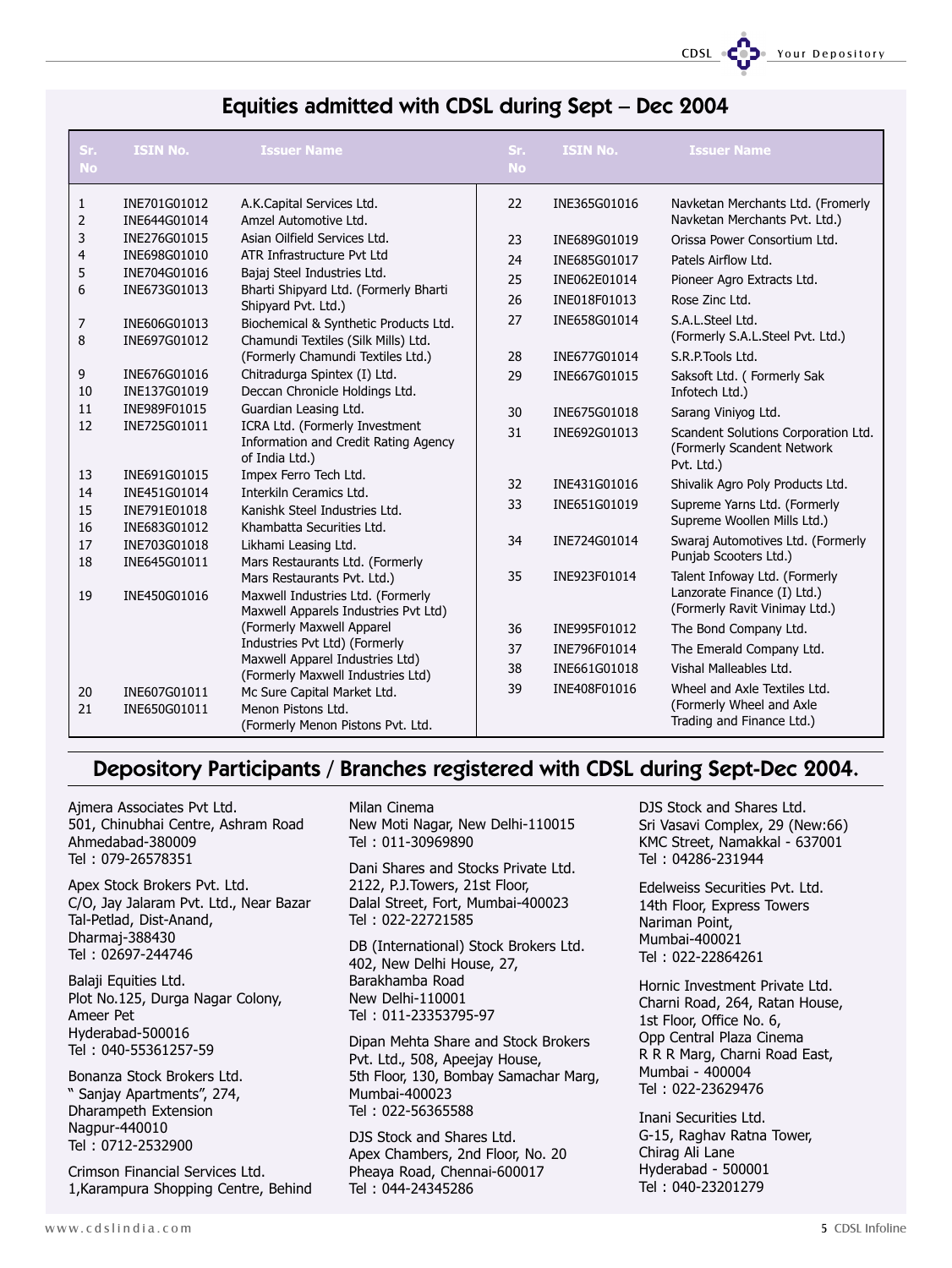CDSL **COD** Your Depository

Inter-Connected Stock Exchange of India Ltd. 403, Mukti Chambers, 4, Clive Row Kolkata - 700001 Tel : 033-22213392

ISJ Securities Pvt. Ltd. 7-8, Rome Tower, Nai Abadi Mandsaur - 458002 Tel : 07422-243051

Kamal Kumar Jalan Securites Pvt. Ltd. Civil Lines, MIG - 8 Gayatri Mandir Road, Shahdol - 484001 Tel : 07652-248808

Kamal Kumar Jalan Securities Pvt. Ltd. 16, Goodluck Textile Market, Ring Road Surat - 395002 Tel : 0261-2323193

Kamal Kumar Jalan Securities Pvt. Ltd. 205, Kedia Chambers, Resi Wing S. V. Road, Malad (West), Mumbai - 400064 Tel : 022-28880613

Kedia Shares and Stock Brokers Ltd. 418/508, Commerce House, 140, Nagindas Master Road Mumbai - 400023 Tel : 022-56335455

Manoj Javeri Stock Broking Private Ltd. 303, Raheja Chambers, Free Press Journal Marg, Nariman Point, Mumbai-400021 Tel : 022-56359861

Mantri Share Brokers Private Ltd. 211, Laxmi Complex, M. I. Road Jaipur - 302001 Tel : 0141-5111409

Moongipa Investments Ltd. BN-8 ( West), Shalimar Bagh New Delhi - 110088 Tel : 011-27482501-06

Punjab and Maharashtra Co-op Bank Ltd. 264, Gurudwara Building, 1st Floor, Shahid Bhagat Singh Marg, Fort, Mumbai-400001 Tel : 022-22644290

S.P.Jain Securities Pvt. Ltd. C/o, Unmati Investments, Opp- Bachanlal & Sons, Near Union Bank of India Motia Khan, Amloh Road, Mandi Gobindgarh, Punjab - 147301 Tel : 01765-257721

Sam Global Securities Ltd. 7, 1st Floor, Hari Laxmilok E. K. Road Crossing, Meerut - 250001 Tel : 0121-2642127

## Depository Participants (DPs) registered with CDSL

- 1 A.C.Choksi Share Brokers Pvt. Ltd.
- 
- 2 Abhipra Capital Ltd.<br>3 Abn Amro Bank N.V
- 3 Abn Amro Bank N.V
- 4 Accord Capital Markets Ltd.<br>5 Advani Share Brokers Pvt. L
- 5 Advani Share Brokers Pvt. Ltd.<br>6 Aiav Natavarlal Securities Pvt 6 Ajay Natavarlal Securities Pvt Ltd.
- 7 Ajmera Associates Pvt Ltd.<br>8 Alankit Assignments Ltd.
- 8 Alankit Assignments Ltd.<br>9 Allahahad Bank
- 9 Allahabad Bank
- 10 Amu Shares & Securities Ltd.
- 11 Anand Rathi Securities Pvt. Ltd.
- 12 Angel Broking Ltd.
- 13 Apex Stock Brokers Pvt. Ltd.<br>14 Arcadia Share & Stock Broke
- Arcadia Share & Stock Brokers Pvt Ltd.
- 15 Arj Securities Pvt Ltd.
- 16 Ashika Stock Broking Ltd.<br>17 Asian Markets Securities P Asian Markets Securities Pvt. Ltd.
- 18 Asit C. Mehta Investment Intermediates Ltd.
- 19 B D Shah Securities Ltd.<br>20 B M Gandhi Securities P
- 20 B M Gandhi Securities Pvt Ltd.<br>21 B R Jalan Securities Pvt. Ltd.
- B R Jalan Securities Pvt. Ltd.
- 22 Babubhai Purushottamdas Stock Brokers Pvt Ltd.
- 23 Balaji Equities Ltd.<br>24 Balance Equity Bro
- Balance Equity Broking (India) Pvt. Ltd.
- 25 Bangalore Stock Exchange Ltd.<br>26 Bank Of Baroda
- 26 Bank Of Baroda<br>27 Bank Of India
- 27 Bank Of India<br>28 Bank Of Maha
- 28 Bank Of Maharashtra<br>29 Bcb Brokerage Pvt. Lt
- Bcb Brokerage Pvt. Ltd. 30 Bhavik Rajesh Khandhar Shares
- & Stock Brokers P Ltd.
- 31 Blb Ltd.
- 32 Bnr Capital Services Pvt Ltd.<br>33 Boi Shareholding Ltd. Boi Shareholding Ltd.
- 34 Bonzanza Stock Brokers Ltd.
- 
- 35 Brics Securities Ltd.<br>36 Bright Shares And S Bright Shares And Stocks Pvt. Ltd.
- 37 C.R.Kothari And Sons Shares & Stock Brokers (P) Ltd.
- 38 Capstocks And Securities (India) Pvt Ltd.
- 39 Cd Equisearch Pvt. Ltd.
- 40 Centurion Bank Ltd.
- 41 Chugh Securities Pvt Ltd.<br>42 Churiwala Securities Pvt.
- 42 Churiwala Securities Pvt. Ltd.<br>43 Cil Securities Ltd.
- 43 Cil Securities Ltd.<br>44 Citibank N.A.
- 44 Citibank N.A.<br>45 Clsa India Ltd
- Clsa India Ltd.
- 46 Cnb Finwiz Ltd.<br>47 Cochin Stock Br
- 47 Cochin Stock Brokers Ltd.<br>48 Crimson Financial Services
- 48 Crimson Financial Services Ltd.<br>49 D B (International) Stock
- D B (International) Stock Brokers Ltd.
- 50 Dalal & Broacha Stock Broking Pvt. Ltd.
- 51 Dalmia Securities Ltd.<br>52 Dani Shares And Stocl
- Dani Shares And Stock Pvt Ltd.
- 53 Dbs Capital Markets Pvt Ltd.
- 54 Deutsche Bank Ag<br>55 Dimensional Secur
- 55 Dimensional Securities Pvt Ltd.<br>56 Dindaval Bivani Stock Brokers
- 56 Dindayal Biyani Stock Brokers Ltd.
- 57 Dipan Mehta Share & Stock Brokers Pvt Ltd.
- 58 Djs Stock And Shares Ltd.<br>59 Dse Financial Services Ltd.
- Dse Financial Services Ltd.
- 60 Dynamic Equities Pvt Ltd
- 61 East India Securities Ltd.<br>62 Edelweiss Securities Pvt L
- Edelweiss Securities Pvt Ltd.

CDSL Infoline 6 www.cdslindia.com

- 63 Emkay Share & Stock Brokers Pvt Ltd.
- 64 Enam Securities Pvt. Ltd.
- 65 Exponential Financial Services Pvt Ltd.
- 
- 66 Express Securities Pvt Ltd.<br>67 Finance Monitor (India) Pv Finance Monitor (India) Pvt Ltd.
- 68 Fortis Securities Ltd.
- 69 G M Bosu & Co Pvt Ltd. Gandhi Securities And
- Investment Pvt Ltd.
- 71 Globe Capital Market Ltd.
- 72 Grishma Securities Pvt Ltd.<br>73 Gupta Equities Pvt. Ltd.
- 73 Gupta Equities Pvt. Ltd.<br>74 Hasmukh Lalbhai Share
- Hasmukh Lalbhai Share Brokers Pvt Ltd.
- 75 Haven Financial Services Pvt Ltd.
- 
- 76 Hdfc Bank Ltd.<br>77 Hem Securities Hem Securities Ltd.
- 
- 78 Hornic Investment Pvt Ltd.<br>79 Hts Securities (P) Ltd. 79 Hts Securities (P) Ltd.<br>80 Icici Bank Ltd.
- Icici Bank Ltd.
- 
- 81 Idbi Bank Ltd.<br>82 Ikm Investor S
- 82 Ikm Investor Services Ltd.<br>83 Ina Stock Broking Co. Pvt. Ina Stock Broking Co. Pvt. Ltd.
- 84 Inani Securities Ltd.
- 85 Indiabulls Securities Ltd.
- 86 Indus Portfolio Pvt. Ltd.
- 87 Indusind Bank Ltd.<br>88 Infrastructure Leas

Of India Ltd. 92 Interface Brokerage And Research Ltd.

Ltd.

Infrastructure Leasing & Financial Services Ltd. 89 Innovate Securities Pvt Ltd.<br>90 Integrated Master Securities

90 Integrated Master Securities Ltd.<br>91 Inter-Connected Stock Exchange Inter-Connected Stock Exchange

93 Inventure Growth & Securities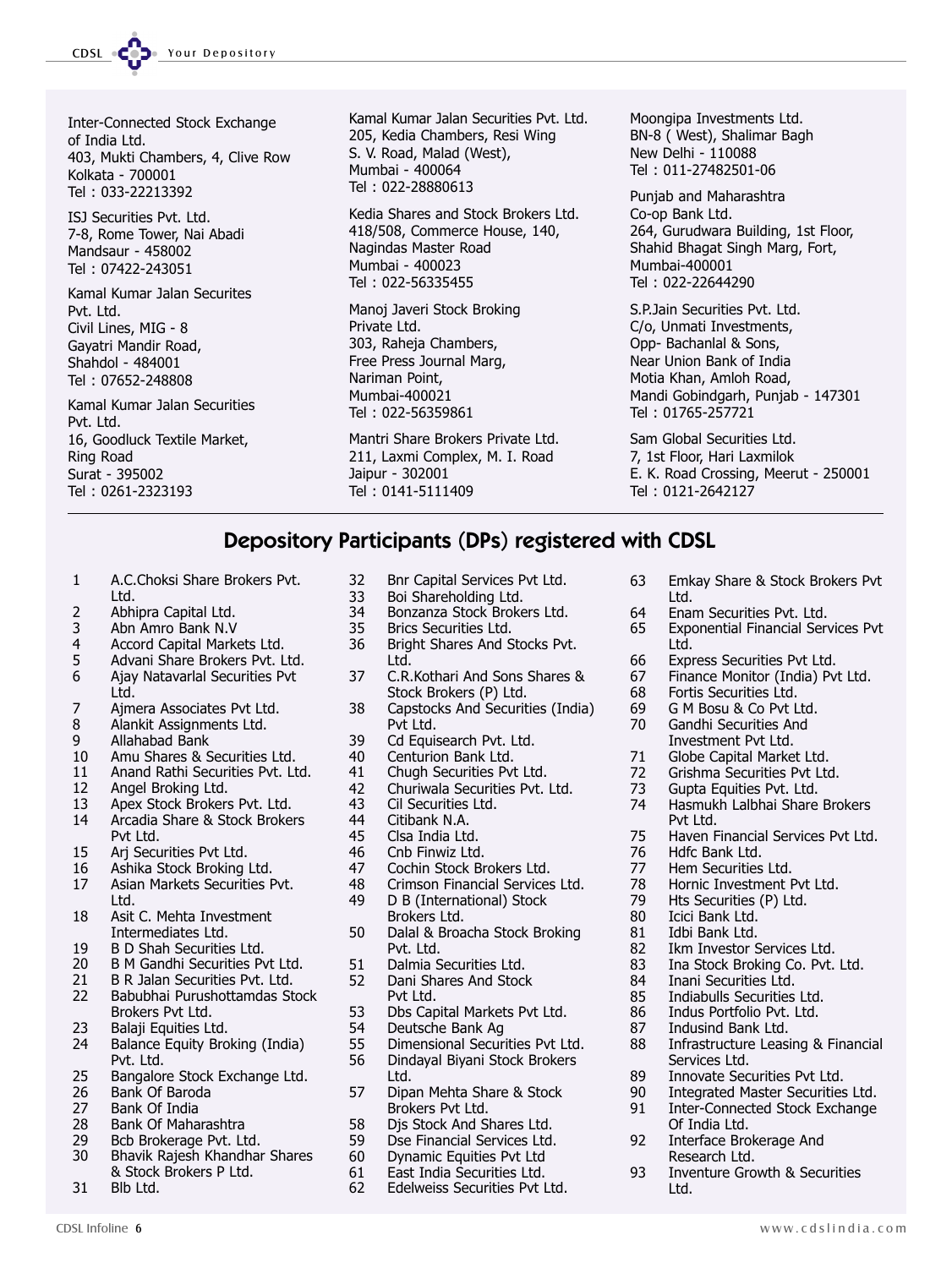94 Isj Securities Pvt. Ltd.<br>95 J G A Shah Shares Bro

- 95 J G A Shah Shares Brokers Pvt Ltd.
- 96 J G Shah Financial Consultants Pvt. Ltd.
- 97 J M Morgan Stanley Retail Services Pvt Ltd.
- 98 Jamnadas Virji Shares & Stock Brokers Pvt Ltd.
- 99 Janata Sahakari Bank Ltd., Pune
- 100 Javeri Fiscal Services Ltd.
- 101 Joindre Capital Services Ltd.
- 102 Jsel Securities Ltd.
- 103 Jyoti Jain Investment & Finance Co Pvt Ltd.
- 104 K & A Securities Pvt Ltd.<br>105 K Damani Securities Pvt
- K Damani Securities Pvt Ltd.
- 106 K G Vora Securities Ltd.
- 107 K M Jain Stock Brokers Pvt Ltd.
- 108 K.Jayantilal Securities Pvt. Ltd.
- 109 Kalpataru Multiplier Ltd.
- 110 Kamal Kumar Jalan Securities Pvt Ltd.
- 111 Kantilal Chhaganlal Securities Pvt. Ltd.
- 112 Karvy Consultants Ltd.<br>113 Kaushik Shah Shares A
- Kaushik Shah Shares And Securities Pvt. Ltd.
- 114 Kedia Shares And Stock Brokers Ltd.
- 115 Keynote Capitals Ltd.<br>116 Khambatta Securities
- Khambatta Securities Ltd. 117 Kisan Ratilal Choksey Shares
- And Securities Pvt Ltd.
- 118 Knc Shares & Securities Pvt Ltd.<br>119 Kotak Securities
- 119 Kotak Securities<br>120 Lkp Shares & Se
- Lkp Shares & Securities Ltd.
- 121 Lohia Securities Ltd.
- 122 Lse Securities Ltd.
- 123 M Prasad & Co. Ltd.
- 124 M R Share Broking Pvt Ltd.
- 125 M/S. Jitendra J. Bhabhera
- 126 M/S. Sanjay C. Baxi
- 127 Madras Stock Exchange Ltd.
- 128 Maheshwari Equity Brokers Pvt. Ltd.
- 129 Malti Securities Pvt. Ltd.
- 130 Manali Trading & Holdings Pvt. Ltd.
- 131 Mangal Keshav Securities Ltd.
- 132 Maniput Investments Pvt Ltd. 133 Manoj Javeri Stock Broking Pvt
- Ltd.
- 134 Mantri Share Brokers Pvt Ltd.
- 135 Manubhai Mangaldas Securites Pvt Ltd.
- 136 Marwadi Shares And Finance Pvt Ltd.
- 137 Master Capital Services Ltd.
- 138 Mehta Vakil And Company Pvt. Ltd.
- 139 Mlr Securities Pvt. Ltd.<br>140 Monev Care Securities
- Money Care Securities And Financial Services Ltd.
- 141 Moongipa Investments Ltd.<br>142 Mother India Securities Mother India Securities
	- Pvt Ltd.
- 143 Motilal Oswal Securities Ltd.<br>144 Mpse Securities Ltd.
- 144 Mpse Securities Ltd.<br>145 Msb Securities (P) Lt
- Msb Securities (P) Ltd.
- 146 Mukesh Babu Securities Ltd.<br>147 Nagar Urban Co-Operative B Nagar Urban Co-Operative Bank
	- Ltd., Ahmednagar
- 148 Navkar Share & Stock Brokers Pvt Ltd.
- 149 Networth Stock Broking Ltd.
- 150 Nirmal Bang Securities Pvt. Ltd.
- 151 Opg Securities Pvt Ltd.<br>152 Oracle Securities Pvt. Ltd.
- Oracle Securities Pvt. Ltd.
- 153 Oriental Bank Of Commerce
- 154 Pashupati Capital Services Pvt Ltd.
- 155 Pcs Securities Ltd.<br>156 Prabhat Financial 9
- 
- 156 Prabhat Financial Services Ltd.<br>157 Prabhudas Lilladher Pvt Ltd. 157 Prabhudas Lilladher Pvt Ltd.<br>158 Pragya Securities Pvt Ltd.
- 158 Pragya Securities Pvt Ltd.<br>159 Pratibhuti Vinivog Ltd.
- 159 Pratibhuti Viniyog Ltd.<br>160 Pratik Stock Vision Pvt
- Pratik Stock Vision Pvt Ltd.
- 161 Progressive Share Brokers Pvt Ltd.
- 162 Pruthvi Brokers & Share Holdings Pvt Ltd.
- 163 Pse Securities Ltd.
- 164 R B K Share Broking Ltd.
- 165 R R S Shares & Stock Brokers Pvt Ltd.
- 166 R.M. Share Trading Pvt. Ltd.<br>167 R.N.Patwa Share & Stock
- 167 R.N.Patwa Share & Stock Brokers (P) Ltd.
- 168 Rajchandra Capital Services Pvt Ltd.
- 169 Rajkot Nagarik Sahkari Bank Ltd.
- 170 Rashi Equisearch Pvt. Ltd.<br>171 Reliance Capital Ltd.
- 171 Reliance Capital Ltd.<br>172 Renaissance Securiti
- 172 Renaissance Securities Ltd.<br>173 S.P.Jain Securities Pvt. Ltd.
- S.P.Jain Securities Pvt. Ltd.
- 174 Sahara India Financial Corporation Ltd.
- 175 Saikripa Securities Ltd.<br>176 Sam Global Securities I
- 176 Sam Global Securities Ltd.<br>177 Sanghavi Savla Stock Brok Sanghavi Savla Stock Brokers
- Ltd. 178 Satguru Capital And Finance
- Pvt Ltd.
- 179 Saurashtra Capital Services Pvt Ltd.
- 180 Sdfc Securities Ltd.
- 181 Seema Securities Pvt. Ltd.
- 182 Seeta Portfolio Management Pvt Ltd.
- 183 Select Stock Brokers Ltd.
- 184 Shah Investor's Home Ltd.
- 185 Shilpa Stock Brokers Pvt. Ltd. 186 Shreepati Holdings & Finance Pvt Ltd.
- 187 Siddhi Shares Pvt. Ltd.
- 
- 188 Sino Securities Pvt Ltd.<br>189 Skp Securities Ltd. 189 Skp Securities Ltd.<br>190 Skse Securities Ltd.
- 
- 190 Skse Securities Ltd.<br>191 Smifs Securities Ltd Smifs Securities Ltd.
- 192 Smk Shares And Stock Broking Pvt. Ltd.

www.cdslindia.com 7 CDSL Infoline

193 Som Datt Securities Ltd.

194 Southern Shares & Stocks Ltd.<br>195 Span Caplease Pvt Ltd. Span Caplease Pvt Ltd.

196 Sps Share Brokers Pvt. Ltd.<br>197 Srinad Securities Ltd. 197 Sripad Securities Ltd.<br>198 Ssi Finance & Securiti **Ssj Finance & Securities** 

200 Standard Chartered Bank 201 State Bank Of India<br>202 State Bank Of Indor 202 State Bank Of Indore<br>203 Steel City Securities L 203 Steel City Securities Ltd.<br>204 Stock Holding Corporatio

206 Suresh Rathi Securities

Stock Holding Corporation Of

205 Sunidhi Consultancy Services Pvt.

207 Sushil Finance Consultants Ltd. 208 Svv Shares & Stock Brokers

210 Techno Shares & Stocks Ltd. 211 The Akola Janata Commercial Coop. Bank Ltd., Akola 212 The Akola Urban Cooperative Bank Ltd., Akola 213 The Bank Of Rajasthan -Jaipur

214 The Cosmos Cooperative Bank

The Omniscient Securities

Unique Stockbro Pvt. Ltd.

229 Uttam Financial Services Ltd.<br>230 Vadodara Stock Exchange 230 Vadodara Stock Exchange<br>231 Vedika Securities Pvt Ltd. Vedika Securities Pvt Ltd. 232 Vijan Share & Securities

233 Vns Finance & Capital Services

234 Vogue Commercial Co. Ltd. 235 Wallfort Share & Stock Brokers

236 Wegmans Financial Services

237 Wellworth Shares And Stock

220 The South Indian Bank Ltd. 221 The Stock Exchange, Ahmedabad 222 The United Western Bank Ltd. 223 Total Securities Ltd. 224 Twin Earth Securities Pvt Ltd. 225 Union Bank Of India<br>226 Unique Stockbro Pyt.

215 The Greater Bombay Co-Operative Bank Ltd. 216 The Hongkong And Shanghai Banking Corpn. Ltd. 217 The Hyderabad Stock Exchange

Pvt. Ltd. 199 Sski Investor Services Pvt Ltd.

India Ltd.

Pvt. Ltd.

Pvt. Ltd. 209 Sykes & Ray Equities (India) Ltd.

Main Branch

218 The J & K Bank Ltd.<br>219 The Omniscient Sec

Ltd.

Ltd.

Pvt Ltd.

227 Uti Bank Ltd.<br>228 Uti Securities 228 Uti Securities Ltd.<br>229 Uttam Financial Se

Pvt. Ltd.

Ltd.

Ltd.

Pvt Ltd.

Broking Ltd. 238 Zuari Investments Ltd.

Ltd.

CDSL CODe Your Depository